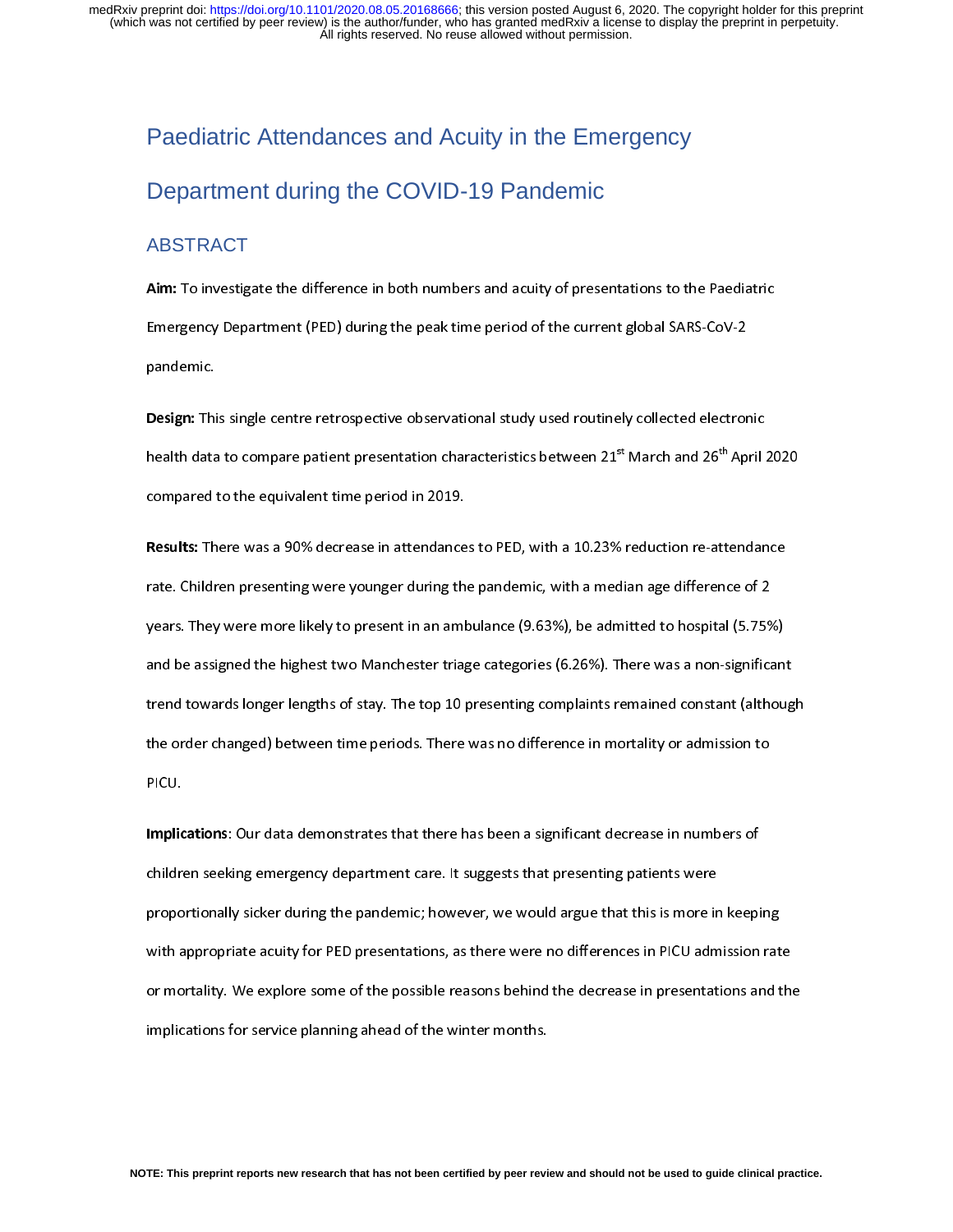#### INTRODUCTION

On 11" March 2020 the WHO declared the COVID-19 outbreak (the disease caused by SARS-CoV-2)<br>a pandemic<sup>1,2</sup>. In keeping with global epidemiology, in the UK, the disease has predominantly<br>affected older patients<sup>3</sup>, with on a pandemic<sup>4,2</sup>. In keeping with global epidemiology, in the UK, the disease has predominantly<br>affected older patients<sup>3</sup>, with only one death below 14 years of age<sup>3</sup>. Due to rapidly evolving t<br>criteria, the peak number affected older patients"<br>criteria, the peak numb<br>death toll in England an<br>There has been a 22% in , with only one death below 14 years of age"<br>er of infections remains unknown. The highe<br>d Wales occurred on 8<sup>th</sup> April 2020<sup>3</sup>.<br>ncrease in attendance rates to the Emergenc<br>anally, paodiatric patients attend ED more fr st daily COVID-19 attributable<br>st daily COVID-19 attributable<br>y Department (ED) across the UK

criteria, the peak number of interesting remains annual meaning research, peak of interesting<br>death toll in England and Wales occurred on 8<sup>th</sup> April 2020<sup>3</sup>.<br>There has been a 22% increase in attendance rates to the Emerge death toll in England and Wales occurred on 8<sup>th</sup> April 2020<sup>8</sup><br>There has been a 22% increase in attendance rates to the E<br>since 2008/9<sup>4</sup>. Proportionally, paediatric patients attend ED<br>2016/17, there were 425 ED attendanc .<br>n<br>ni There has been a 22% incremental in attendance rates of the Emergency Department (22) across the UK<br>since 2008/9<sup>4</sup>. Proportionally, paediatric patients attend ED more frequently than adults<sup>5</sup>. In<br>2016/17, there were 425 since 2008/9\*<br>2016/17, ther<br>ED attendanc<br>Since the par . Proportionally, paediatric patients attend ED more frequently than adults<sup>3</sup><br>The were 425 ED attendances for every 1,000 children/young people compare<br>For every 1,000 adults aged over 25<sup>6</sup>.<br>Indemic was declared there ha . In

ED attendances for every 1,000 adults aged over  $25^6$ .<br>Since the pandemic was declared there has been a sharp fall in UK ED attendances compared to<br>previous years (-30% in March and -56% in April)<sup>4,7</sup>. This trend has be ED attendances for every 1,000 adults aged over 25°<br>Since the pandemic was declared there has been<br>previous years (-30% in March and -56% in April)<br>remains unclear why <sup>8–11</sup>. Age divided data is not co .<br>a<br>4,<br>o previous years (-30% in March and -56% in April)<sup>4,7</sup>. This trend has been noted globally, but it remains unclear why  $^{8-11}$ . Age divided data is not collected nationally but there is growing concern that the fall in pa previous years (-30% in March and -56% in April)<sup>4,7</sup>. This trend has been noted globally, but it<br>remains unclear why <sup>8–11</sup>. Age divided data is not collected nationally but there is growing concern<br>that the fall in paedi

remains unclear why  $8-11$ . Age divided data is not collected nationally but there is growing concern<br>that the fall in paediatric attendance is even starker and possibly as high as 90%<sup>8,12</sup>.<br>This study compares the routin that the fall in paediatric attendance is even starker and possibly as high as 90%<sup>9,44</sup>.<br>This study compares the routinely collected attendance data of children presen<br>London teaching hospital Paediatric Emergency Departm London teaching hospital Paediatric Emergency Department (PED) during the peak weeks of the<br>pandemic in the UK to an equivalent period in 2019. We explore differences in baseline presentation<br>data, admission rates and leng London Teaching displant Pacidiatric Emergency Department (PED) during the peak weeks of the<br>pandemic in the UK to an equivalent period in 2019. We explore differences in baseline presentation<br>data, admission rates and len particular in the UK to an equivalent period in the UK to also in 2019. We also examine the UK to also examine the UK to an equivalent period in 2019. We also examine the UK to an equivalent period in the pandemic. the impact of changes to PED services as a result of the pandemic.<br>
We also examine reasons to the pandemic. the impact of changes to PED services as a result of the pandemic.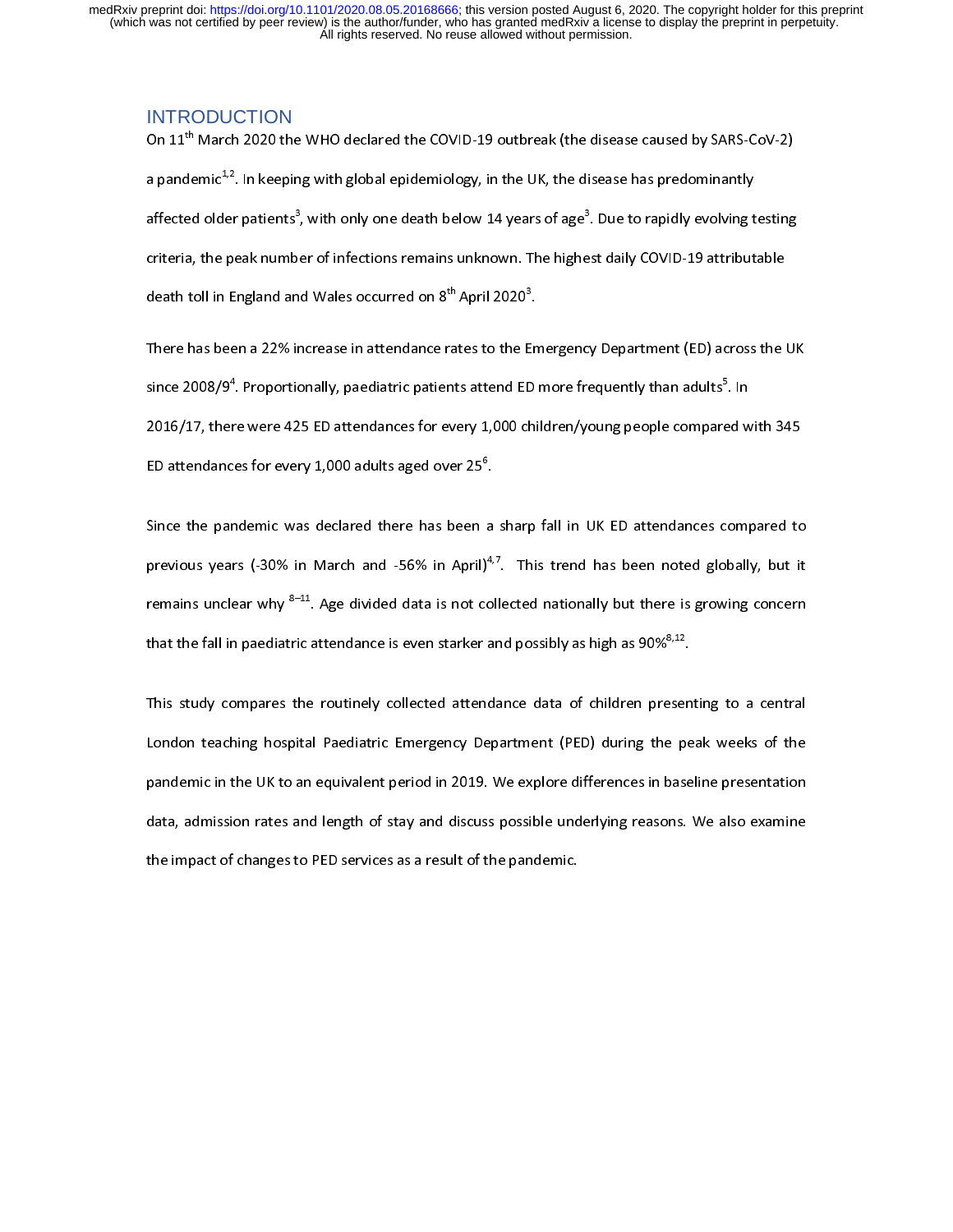# **METHODS**

#### Study Design and Inclusion Criteria

attendances between 21<sup>st</sup> March 2020 and 26<sup>th</sup> April 2020 and of the equivalent period in<br>department routinely sees all patients up to 16 years old; although some young people wit<br>conditions are seen until they transitio attendances between 21" March 2020 and 26" April 2020 and of the equivalent period in 2019. The<br>department routinely sees all patients up to 16 years old; although some young people with chronic<br>conditions are seen until t

conditions are seen until they transition to adult services, they were excluded from this analysis.<br>During the pandemic, the department was divided using temporary walls into COVID-19 "red" high<br>risk) and "green" (low risk conditions are seen until they manufactured until the second parameters were until the manufacture.<br>
During the pandemic, the department was divided using temporary walls into COVID-19 "red" high<br>
risk) and "green" (low ri risk) and "green" (low risk) areas. Patients presenting with any of fever >37.5°C, cough, shortness of<br>breath, flu-like symptoms or diarrhoea were streamed into the "red" area; all others were assessed<br>in "green". All pati risk) and "green" (low risk) areas. Patients presenting with any of fever >37.5°<br>breath, flu-like symptoms or diarrhoea were streamed into the "red" area; all<br>in "green". All patients being admitted were tested for SARS-Co others were assessed<br>others were assessed<br>ords. Extracted data

#### Data Collection

breath, flu-like symptoms or diarry or diarry or diarry or diarry or diarry or diarry or diarry or diarry or di<br>Data Collection<br>The Qlikview analytics platform was used to interrogate electronic health records. Extracted d in "green". All patients being admitted were tested for the City<br>The Qlikview analytics platform was used to interrogate electronic h<br>included baseline patient demographics (age and gender) and attent<br>(Manchester triage ca Included baseline patient demographics (age and gender) and attendance characteristics<br>(Manchester triage category<sup>13</sup>, mode of presentation, referral source, presenting complaint category<br>and discharge destination). Admis (Manchester triage category<sup>13</sup>, mode of presentation, referral source, presenting complai<br>and discharge destination). Admission numbers and length of stay as collected by paediat<br>and the clinical decisions unit (CDU) was (Manchester triage category<sup>13)</sup>, mode of presentation, referral source, presenting complaint category<br>and discharge destination). Admission numbers and length of stay as collected by paediatric wards<br>and the clinical deci

and the clinical decisions unit (CDU) was also extracted.<br>Ward-collected length of stay data for 2019 included patients admitted for ambulatory review or<br>appointments (such as phlebotomy or for single antibiotic doses). Th Ward-collected length of stay data for 2019 included pat<br>appointments (such as phlebotomy or for single antibiot<br>to alternative locations during the pandemic. To prevent<br>bours were excluded from calculation of median lengt appointments (such as phlebotomy or for single antibiotic doses). These services were largely moto alternative locations during the pandemic. To prevent unrealistic skew, admissions shorter than<br>hours were excluded from ca to alternative locations during the pandemic. To prevent unrealistic skew, admissions shorter than 4<br>hours were excluded from calculation of median length of stay for both time periods. CDU length of<br>stay data was excluded to alternative locations alternative process and emissions, administrative matrix<br>hours were excluded from calculation of median length of stay for both time periods. CDU length of<br>stay data was excluded as the unit was cl

stay data was excluded as the unit was closed during the pandemic.<br>This study was reviewed and approved by the local Audit and Service Evaluation Board prior to<br>commencement (Imperial College Healthcare, UK; registration n stay as the unit statement as the unit was the unit was declement, the pandemic of this study was reviewed and approved by the local Audit and Service<br>commencement (Imperial College Healthcare, UK; registration number The local College Healthcare, UK; registration number: 487).<br>
Commencement (Imperial College Healthcare, UK; registration number: 487). commencement (Imperial College Healthcare, UK; registration number: 487).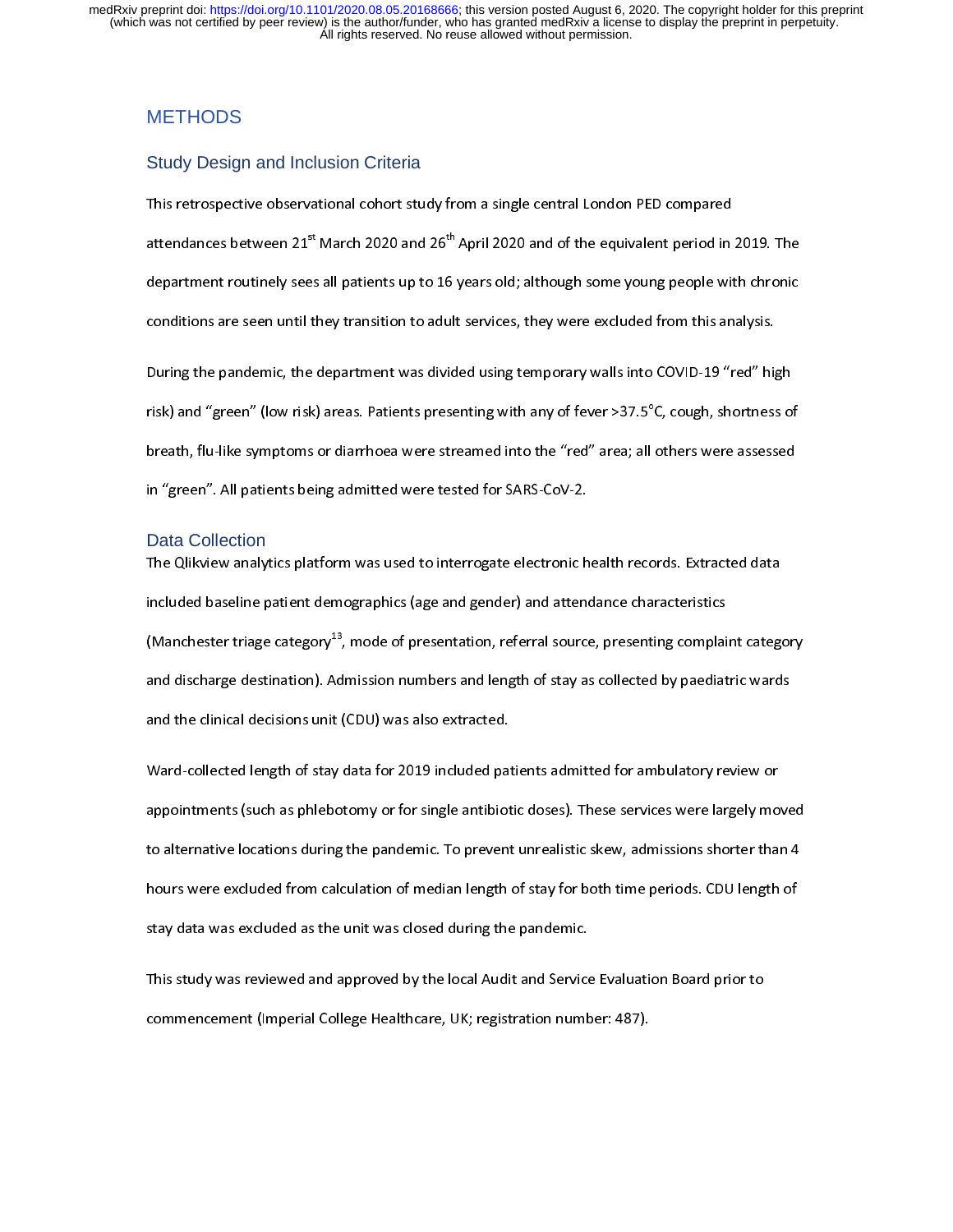#### Statistical Analysis

Were performed in Microsoft Excel<sup>14</sup>. R Studio was used to evaluate significance of difference in<br>proportions using the two-tailed Z-test, calculate binomial confidence intervals using the Clopper-<br>Pearson exact method, were performed in Microsoft Excel<sup>44</sup>. R Studio was used to evaluate significance of difference in<br>proportions using the two-tailed Z-test, calculate binomial confidence intervals using the Cloppe<br>Pearson exact method, and Pearson exact method, and compare differences in non-parameters in non-parameters  $(2, 2)$  and  $(3, 3)$  or stay), using the Mann-Whitney U test<sup>15</sup>.

# RESULTS

using the Mann-Whitney U test<sup>25</sup>.<br>RESULTS<br>There were 453 patient attendanc There were 453 patient attendances (376, 83.2% unique attenders) between 21<sup>st</sup> March and 26<sup>st</sup><br>April 2020; the same period in 2019 saw 4238 attendances (3092, 73.0% unique attenders),<br>representing an 89.3% reduction (tab representing an 89.3% reduction (table 1). The decrease in rate of unique attendances was<br>significant, with higher rates during the COVID-19 period (10.2%, CI 6.28 – 13.7%, p<0.001).<br>the pandemic period only 5 (1.10%) pat significant, with higher rates during the COVID-19 period (10.2%, CI 6.28 – 13.7%, p<0.001).<br>
the pandemic period only 5 (1.10%) patients re-attended more than once compared to 89 (<br>
during the 2019 time period (p=0.21).<br> significant, with the pandemic period only 5 (1.10%) patients re-attended more than once compared to 89 (2.10%)<br>during the 2019 time period (p=0.21).<br>During the pandemic period, 46.2% of patients were assessed in the "red"

the pandemic period only 5 (2.110%) pandemic 2.111.10 and the than the compared to 89 (2.10%)<br>during the pandemic period, 46.2% of patients were assessed in the "red" area, and 43.8% in the<br>"green". The remaining 9.95% wer During the pandemic period, 46.2% of<br>"green". The remaining 9.95% were di<br>There was a younger median patient a

"green". The remaining 9.95% were directed to other services outside the emergency department<br>There was a younger median patient age (2yrs, IQR 1 – 6) during the pandemic compared to the<br>previous year (4yrs, IQR 1 – 9), ( There was a younger median patient age (2yrs, IQR  $1-6$ ) during the pandemic compared to the previous year (4yrs, IQR  $1-9$ ), (p<0.001). Attendance rates by gender were similar between the two time periods (p=0.95). previous year (4yrs, IQR 1 – 9), (p<0.001). Attendance rates by gender were similar between the<br>time periods (p=0.95).<br>Admission rates direct to PICU were very low during both periods. During the pandemic, 102

previous year (4yrs) years with the community of the particle of the particle of the particle state of the particle state of the particle state rates during the particle and an admitted from the Qlikview platform, compared Mine periods (p=0.95).<br>Admission rates direct<br>patients were coded as<br>2019 period, represent patients were coded as admitted from the Qlikview platform, compared to 713 patients during<br>2019 period, representing an increased admission rate of 5.75% (CI 1.94 – 9.96%, p=0.003). V<br>collected data demonstrated 127 (28.0 patients were coded as admitted from the Quinted platform, compared from the platform anning the 2019 period, representing an increased admission rate of 5.75% (CI 1.94 – 9.96%, p=0.003). Ward-collected data demonstrated 1 collected data demonstrated 127 (28.0%) admissions during the pandemic and compared to 631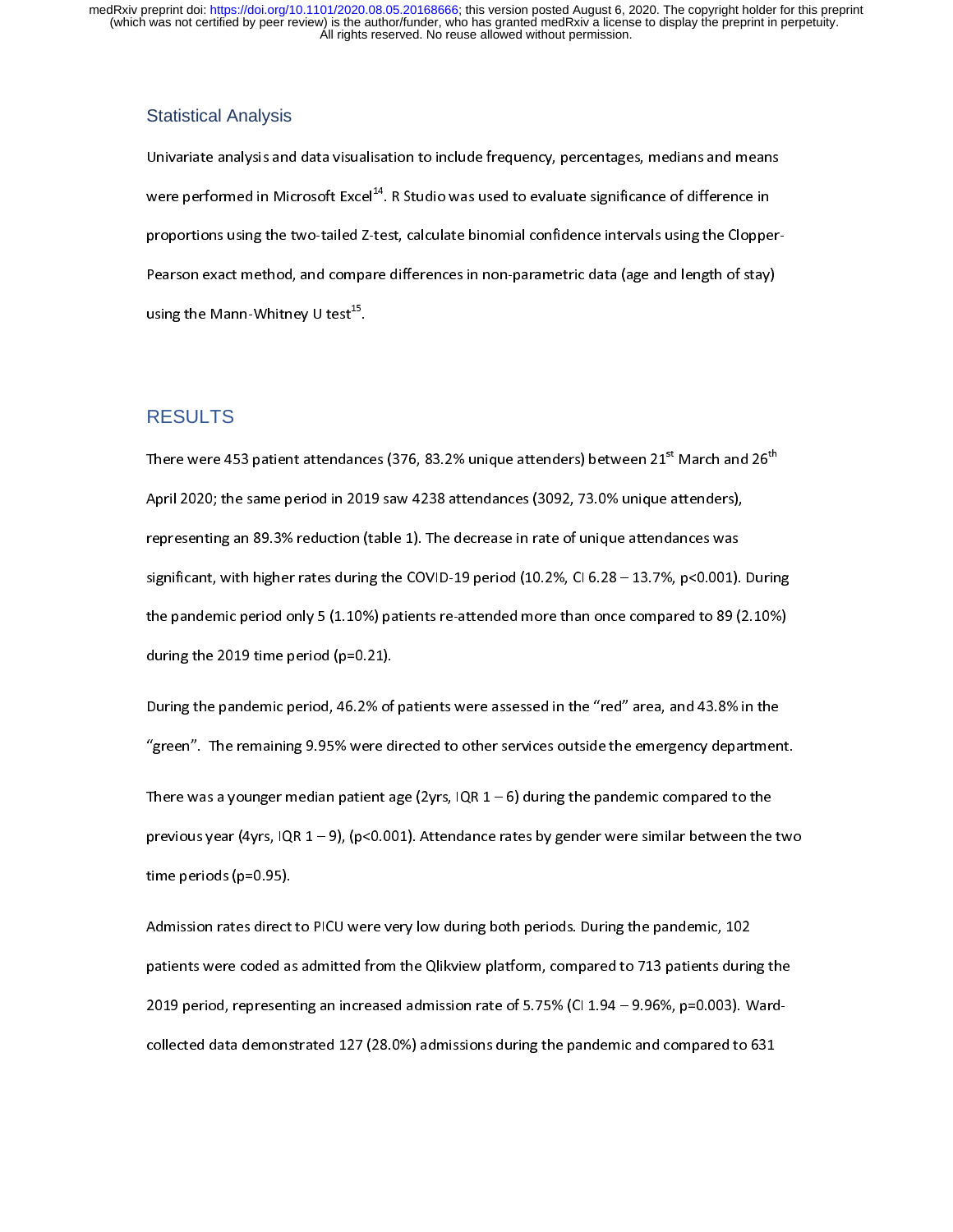(CI 9.11 - 17.7%, p<0.001).<br>Median length of ward stay increased by 8 hours during the pandemic to 32.5 hours (IQR 15.6 –<br>67.0) from 24.37 (IQR 16.4 – 67.3) (p=0.29). (CORPLESS LEADER), process,<br>
Median length of ward stay<br>
67.0) from 24.37 (IQR 16.4<br>
5 admitted patients had a p

 $(67.0)$  from 24.37 (IQR 16.4 – 67.3) (p=0.29).<br>
5 admitted patients had a positive SARS-CoV-2 test (4.90% of total admissions). Of these, two we<br>
neonates (under 28 days), two were under 2 months old, and one was 7-years Examples the process of process of admitted patients had a positive SARS-CoV<br>neonates (under 28 days), two were under 2<br>CoV-2 positive patients were male, four wer 5 admitted patients had a person extra server of the total admitted patients, one are the sample present and only one cov-2 positive patients were male, four were admitted to the General Paediatric ward and only one patien neonates (under 28 days), two were under 2 months old, and one was 7-years old, and one was 7-years old. Four o patient required PICU level care. One patient had respiratory symptoms at presentation and four<br>patients had fever. Only one patient had a primary diagnosis of COVID-19, and they did not require<br>PICU care. patients had fever. Only one patient had a primary diagnosis of COVID-19, and they did not require<br>PICU care.<br>The top 10 presenting complaint categories remained the same during pandemic and 2019 period<br>(table 2, figure 1)

potential fever.<br>The top 10 presenting complaint categories remained the same during pandemic and 2019 periods<br>(table 2, figure 1), accounting for 73.7% and 72.3% of attendances respectively (p=0.57). However,<br>within these The top 10<br>The top 10<br>(table 2, fig<br>of unwell n The top 10 categories remains and the same during parameters and 2019 percention<br>(table 2, figure 1), accounting for 73.7% and 72.3% of attendances respectively (p=0.57). However,<br>within these top 10 categories, the order within these top 10 categories, the order was different. In particular, there was a higher proportion<br>of unwell new-borns (+4.98%, Cl 2.71 – 7.91%, p<0.001) and unwell babies (+6.29%, Cl 3.72 – 9.509<br>p<0.001) and a lower of unwell new-borns (+4.98%, CI 2.71 – 7.91%, p<0.001) and unwell babies (+6.29%, CI 3.72 – 9.50%<br>p<0.001) and a lower percentage of limb problems (-7.50%, CI -9.24 – -5.16%, p<0.001).<br>During the pandemic, there was no si

p<0.001) and a lower percentage of limb problems (-7.50%, CI -9.24 – -5.16%, p<0.001).<br>During the pandemic, there was no significant difference in patients triaged to the highest<br>Manchester triage category (p = 0.97). Ther During the pandemic, there was no significant difference in patients triaged to the highe<br>Manchester triage category ( $p = 0.97$ ). There was a significant increase in patients assign<br>second highest Manchester triage catego Manchester triage category ( $p = 0.97$ ). There was a significant increase in patients assigned<br>second highest Manchester triage category (+6.12%, CI 2.55 to 10.2%,  $p < 0.001$ ). Concord<br>there was a significant decrease in c second highest Manchester triage category (+6.12%, CI 2.55 to 10.2%, p < 0.001). Concordantly<br>there was a significant decrease in category green patients (-5.76%, CI -10.6 to – -0.92%, p = 0.0<br>Although there was a signifi shere was a significant decrease in category green patients (-5.76%, CI -10.6 to – -0.92%, p = 0.02<br>Although there was a significant increase in category blue patients (+1.11%, CI 0.19 – 2.80%, p =<br>0.022), absolute catego Although there was a significant increase in category blue patients (+1.11%, CI 0.19 – 2.80%, p = 0.022), absolute category blue patient numbers were low in both time periods (pandemic: 9, 2019:<br>28) (table 3, figure 2).  $\sim$  0.022), absolute category blue patient numbers were low in both time periods (pandemic: 9, 201<br>28) (table 3, figure 2).<br>During the pandemic children were significantly more likely to present in an ambulance (+9.63%,

28) (table 3, figure 2).<br>During the pandemic children were significantly more likely to present in an ambulance (+9.63%, CI<br>6.38 – 13.4%, p<0.001), be referred back to ED from the Urgent Care Centre (UCC) (+6.27%, CI 3.96 During the pandemic  $6.38 - 13.4\%$ , p<0.001  $0.38 - 13.4\%$ , p<0.001), be referred back to ED from the Urgent Care Centre (UCC) (+6.27%, CI 3.96  $\cdot$ 6.38 – 13.4%, p<0.001), be referred back to ED from the Urgent Care Centre (UCC) (+6.27%, CI 3.96 –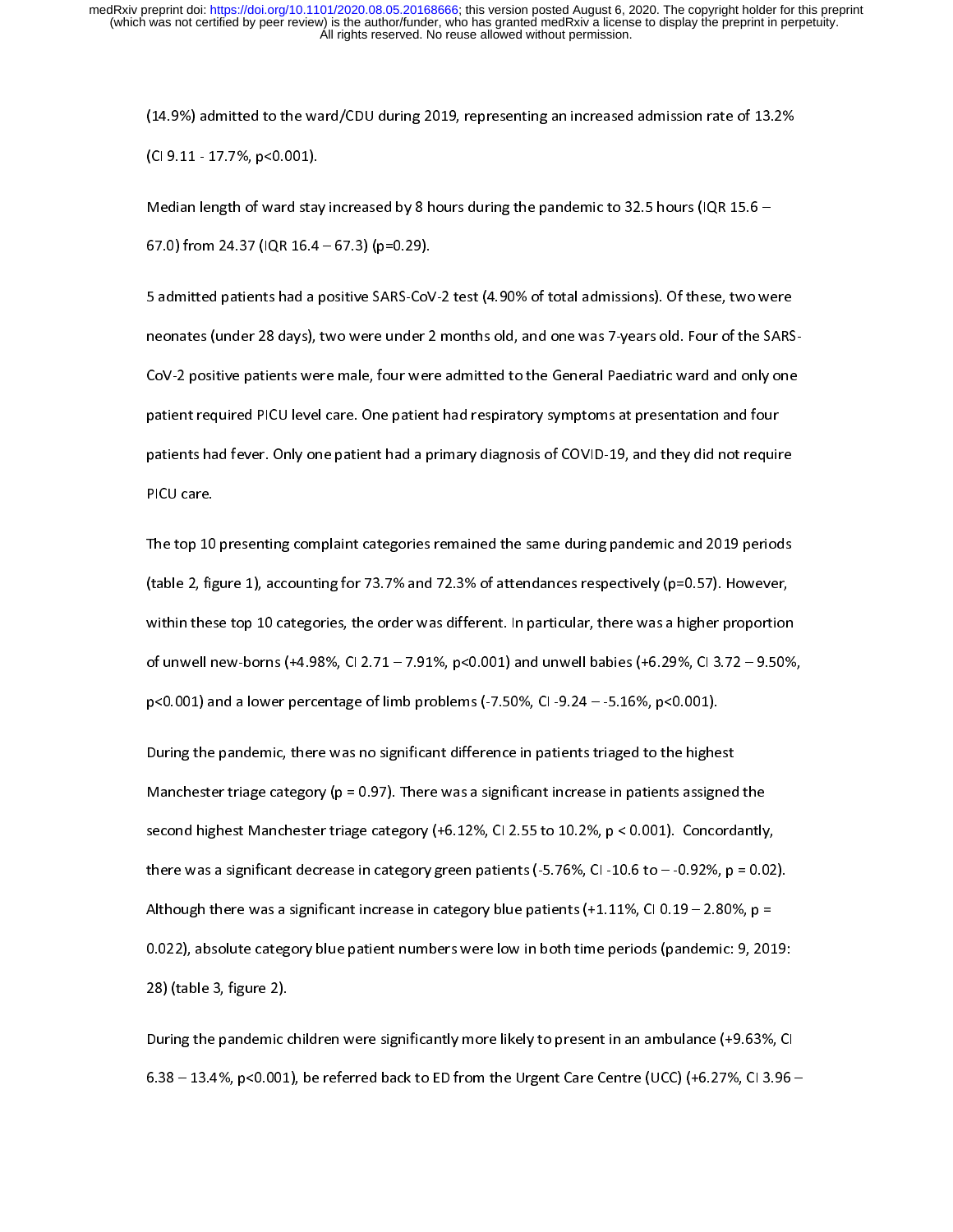(table 4). In 2019, patients were significantly more likely to be referred by their GP (-2.56%, CI -3.6<br>to – 0.87%, p=0.01) or parent/self-present (-15.1%, CI - 19.7 to -10.8%, p<0.001). There was no<br>significant differenc (table 4). In 2023, patients were significantly more antaly to be referred by their GP (-2.56%, CI - 0.87%, p=0.01) or parent/self-present (-15.1%, CI - 19.7 to -10.8%, p<0.001). There was no significant difference in ref significant difference in referrals from the 111 service, Urgent Care Services or non-health<br>institutions. significant difference in referrence in referrence, Urgent Care Services or non-health<br>institutions.<br>Discussion

## **Discussion**

Discussio<br>We found th Significant professional concern was whether the reduction in attendance may represent a failure<br>patients to seek appropriate healthcare, leading to late presentations of more unwell children<sup>12</sup>.<br>Emerging evidence in the symmetry professional concern was increased to late presentations of more unwell children<sup>12</sup>.<br>Penerging evidence in the UK is more reassuring<sup>16</sup>. In our study, those presenting tend to be sicker<br>(as per mode of presentat patients to seek appropriate healthcare, leading to late presentations of more unwell children<sup>14</sup>.<br>Emerging evidence in the UK is more reassuring<sup>16</sup>. In our study, those presenting tend to be sicke<br>(as per mode of presen Emerging evidence in the UK is more reassuring<sup>20</sup>. In our study, those presenting tend to be sicker<br>(as per mode of presentation, Manchester triage category and ward admission rates), although the<br>was no significant diffe

(as per mode of presentation, manchester triage category and ward admission rate.), and eagle means<br>was no significant difference in median length of ward stay or PICU admission rate.<br>The use of routinely collected data al The use of routinely collected data allowed us to explore whether the fears of a late<br>sicker cohort of children had basis, both to help inform preparation for a second ward explore changes in health seeking behaviour. At p The use of children had basis, both to help inform preparation for a second wave, and try to explore changes in health seeking behaviour. At pandemic onset acute pathways altered to specialist'<br>streamline services and mini since changes in health seeking behaviour. At pandemic onset acute pathways altered to<br>streamline services and minimise exposure risk. Several services operated 'direct to specialist'<br>review which contributed to decreased explore changes in health seeking behavior in pathward charge pathways and the streamline services and minimise exposure risk. Several services operated 'direct to speciali:<br>review which contributed to decreased PED footfa review which contributed to decreased PED footfall. A separate, nearby 'green' hospital was cr<br>to accept direct primary care referrals and to replace PED review clinics; this likely reduced foo<br>through PED. Conversely, thi review which contributed to decrease the contribution opposition, you was possibly reduced footfall.<br>Through PED. Conversely, this involved closing a walk-in service, possibly increasing study PED<br>attendances. through PED. Conversely, this involved closing a walk-in service, possibly increasing study PED<br>attendances.<br>As expected from the epidemiology of the SARS-CoV-2 virus, few children were admitted with a<br>positive SARS-CoV-2

attendances.<br>As expected from the epidemiology of the SARS-CoV-2 virus, few children were admitted with<br>positive SARS-CoV-2 PCR test; background carriage rate remains unknown due to testing polici As expected f<br>positive SARS<br>SARS-CoV-2 h positive SARS-CoV-2 PCR test; background carriage rate remains unknown due to testing policies<br>SARS-CoV-2 has not severely affected children, however there have been decreases in presentat<br>to paediatric healthcare services positive SARS-CoV-2 has not severely affected children, however there have been decreases in presentation<br>to paediatric healthcare services<sup>8,10,12,17</sup>. The observed decrease in our study was nearly 90%. Of SARS-COV-2 has not services<sup>8,10,12,17</sup>. The observed decrease in our study was nearly 90%. Of<br>to paediatric healthcare services<sup>8,10,12,17</sup>. The observed decrease in our study was nearly 90%. Of to paediatric healthcare services8,10,12,17. The observed decrease in our study was nearly 90%. Of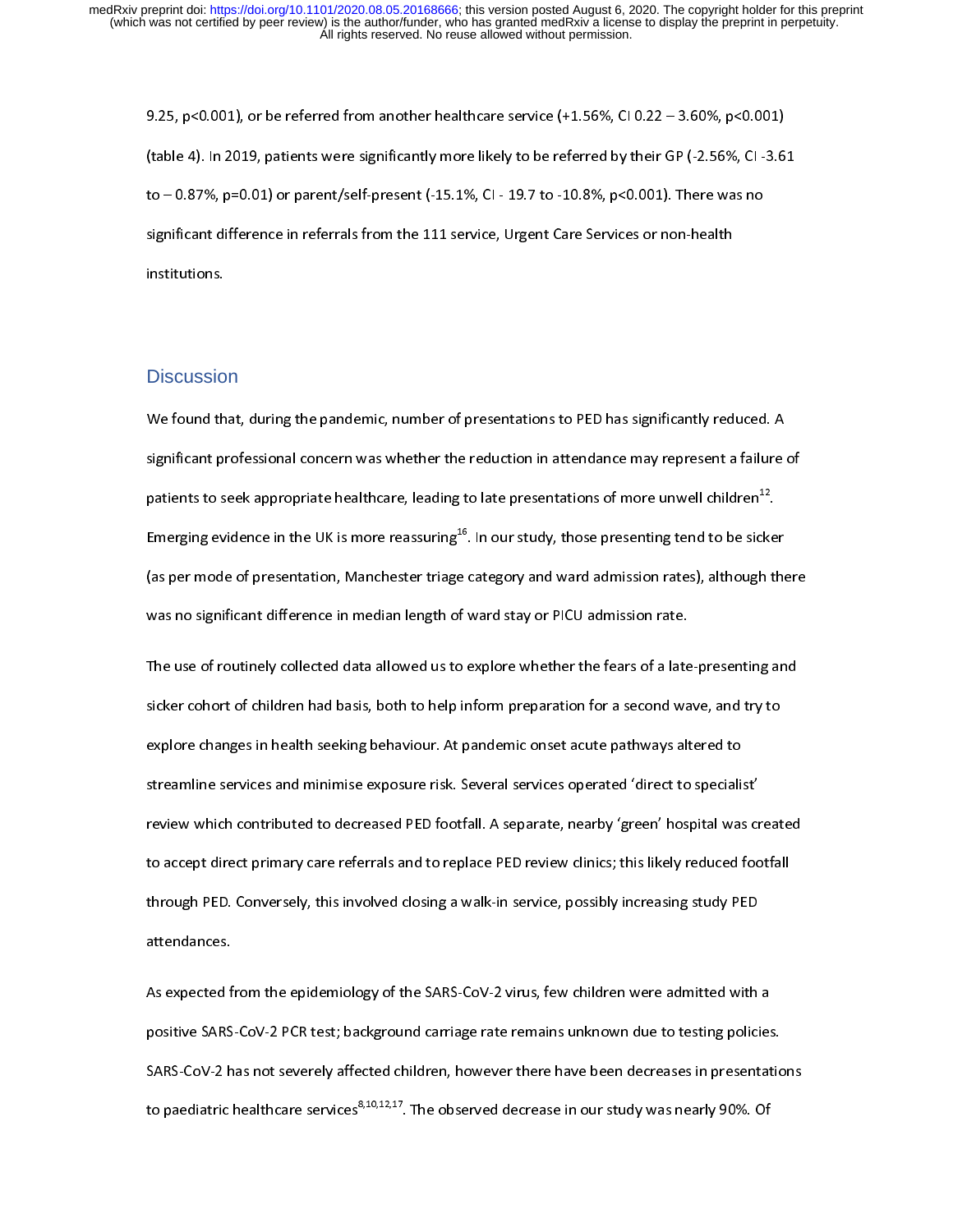the low overall numbers despite minimal isolation spaces. Maintenance of social distancing was also<br>possible because of low attendance numbers.<br>Preparing for winter months, maintaining these changes to help ease pressures

the low of the low outer despite minimal is that the part in minimal is a state minimal is also<br>possible because of low attendance numbers.<br>Maintenance of social distance of social distancing with normal attendance figures preparing for winter months, maintaining thes<br>important. Few, if any, PEDs have capacity to i<br>with normal attendance figures. Preparing for minister months, maintaining successioning of to help ease presented and these changes<br>important. Few, if any, PEDs have capacity to isolate all 'red' patients and ensure social distancin<br>with normal attendan

important. Few, is any, PED state capacity to isolate all 'red patients and ensure social measurements<br>The study centre is a level 1 trauma centre in a major metropolitan area; the reduced local footfall<br>caused by 'lock-do The study centre is a level 1 trau<br>caused by 'lock-down' may expla<br>coupled with a reduction in risk i The staused by 'lock-down' may explain the decrease. Limitation on the spread of other infectious agent<br>coupled with a reduction in risk inherent activities (e.g. team sports and road use) will also have<br>contributed. Paren coupled with a reduction in risk inherent activities (e.g. team sports and road use) will also have<br>contributed. Parental use of 111 and online information may also have reduced unnecessary<br>attendance. The need to understa contributed. Parental use of 111 and online information may also have reduced unnecessary<br>attendance. The need to understand these public health factors will become crucial to managing<br>busier winter period ahead; potential contributed. The need to understand these public health factors will become crucial to manageousier winter period ahead; potentially preventable hospital attendances may be far greater previously appreciated<sup>16</sup>. busier winter period ahead; potentially preventable hospital attendances may be far greater than<br>previously appreciated<sup>16</sup>.<br>Our data supports the concern that, during the pandemic, children who present are sicker, but the

previously appreciated<sup>16</sup>.<br>
Our data supports the concern that, during the pandemic, children who present are sicker, but the<br>
are not in extremis. There were more children conveyed by ambulance and a higher proportion of previously appreciated\*".<br>Our data supports the cor<br>are not in extremis. There<br>PED attenders who were :<br>in proportion at the bishe our and support the concern that, data game pandemic, children the precent are situal, during,<br>are not in extremis. There were more children conveyed by ambulance and a higher proportion of<br>PED attenders who were assigned PED attenders who were assigned higher overall triage categories. However, there was no differen<br>in proportion at the highest "Red" triage category – defined as those who need care immediately.<br>Reassuringly, death rates in In proportion at the highest "Red" triage category – defined as those who need care immediately.<br>Reassuringly, death rates in the PED remained very low; no deaths occurred during the pandemic<br>period. Additionally, direct a Reassuringly, death rates in the PED remained very low; no deaths occurred during the pandemic<br>period. Additionally, direct admission to PICU was no different from 2019. We argue that changes<br>other acuity markers actually Period. Additionally, direct admission to PICU was no different from 2019. We argue that changes<br>other acuity markers actually represent a more appropriate utilization of PED.<br>Of interest was the proportion of unwell new-b

period. At the rectionally represent a more appropriate utilization of PED.<br>Of interest was the proportion of unwell new-borns, a vulnerable population, presenting during the<br>pandemic, 10.4%, when compared to 2019, 3.21%. of interest was the proportion of unwell new-borns, a vulnerable population, pointerest was the proportion of unwell new-borns, a vulnerable population, pointered.<br>Proportion of PED. The paper of PED. The PED. The PED. The pandemic, 10.4%, when compared to 2019, 3.21%. Further work would be required to quantify the direct impact of reduced community services in the UK in response to the pandemic, which has been implicated to factor internat pandemic, 2011, *pandemic services* in the UK in response to the pandemic, which has been<br>direct impact of reduced community services in the UK in response to the pandemic, which has been<br>implicated to factor international implicated to factor internationally for increased neonatal presentations <sup>18</sup>. implicated to factor internationally for increased neonatal presentations  $\tilde{\,\cdot\,}$  .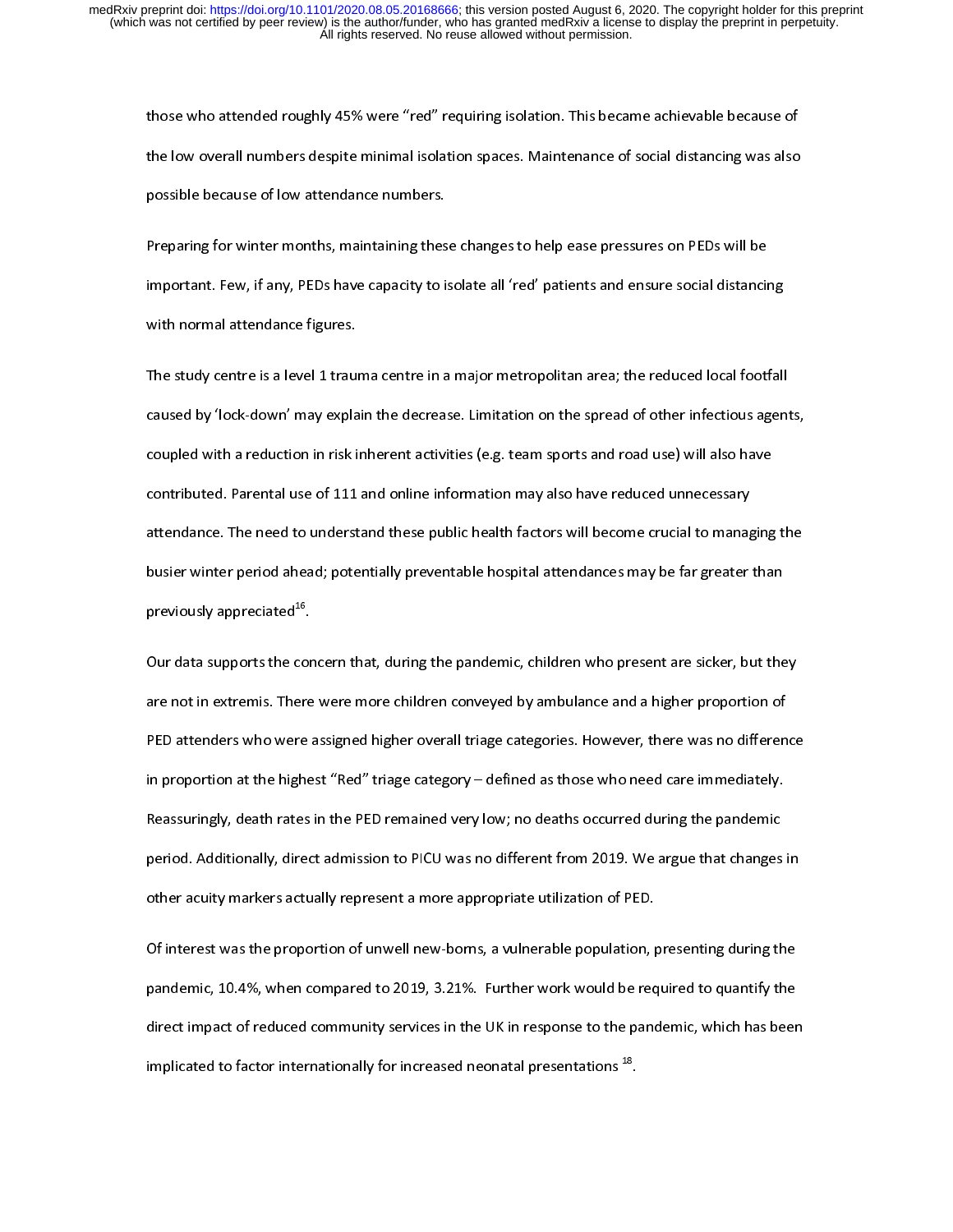We noted proportionally more ward admissions during the pandemic. The decision to admit patients<br>to hospital is multifactorial,<sup>17-19</sup> with a wide range of admission appropriateness amongst paediatric<br>patients<sup>20-24</sup>. In to hospital is multifactorial,<sup>27</sup>-29 with a wide range of admission appropriateness amongst paediatric<br>patients<sup>20-24</sup>. In context of appropriate admissions, the UK performs particularly well in the global<br>setting<sup>20</sup>. It patients<sup>20</sup><sup>24</sup>. In context of appropriate admissions, the UK performs particularly well in the global<br>setting<sup>20</sup>. It is also suggested that in busier departments rates of admission increases <sup>29,30</sup>. Given the<br>significa setting<sup>20</sup>. It is also suggested that in busier departments rates of admission increases <sup>29,30</sup>. Given the significant fall in patient numbers, our suggestion is that the reflected higher ward admission rate is more like significant fall in patient fall in patient to the reflection is difficult to determine<br>how factors such as decreased bed occupancy and increased resource availability at initial<br>assessment, including diagnostic imaging or mow factors such as decreased bed occupancy and increased resource availability at initial<br>assessment, including diagnostic imaging or neurophysiology, may have influenced rates.<br>This study has some limitations. There are

assessment, including diagnostic imaging or neurophysiology, may have influenced rates.<br>This study has some limitations. There are known strengths and limitations to using routine<br>collected information from electronic hea This study has some limitations. There are known strengths and limitations to using routin<br>collected information from electronic health records (EHR)<sup>27-29</sup>. The Qlikview platform der<br>admission rates based on outcome decis collected information from electronic health records (EHR)<sup>27-29</sup>. The Qlikview platform derives<br>admission rates based on outcome decisions coded in PED. The paediatric wards and CDU bot<br>independent data sets of admissions collected information from electronic health records (EHR)<sup>27-22</sup>. The Qlikview platform derives<br>admission rates based on outcome decisions coded in PED. The paediatric wards and CDU bot<br>independent data sets of admissions independent data sets of admissions. There were discrepancies between the two. The Qlikview<br>platform admission rate may appear elevated because coding occurs at the point a bed is booked; it<br>is not uncommon for alternative independent data sets of alternative parallel and the colling occurs at the point a bed is booke<br>is not uncommon for alternative pathways to become available in light of late test results, speci<br>reviews and availability of plant is not uncommon for alternative pathways to become available in light of late test results, specialist<br>reviews and availability of community services. Ward-collected admissions may have appeared<br>elevated because PED is not uncommoned and availability of community services. Ward-collected admissions may have appeared<br>elevated because PED is not the only pathway for paediatric admissions. In including both<br>calculations, we aimed to over reviewated because PED is not the only pathway for paediatric admissions. In including both<br>calculations, we aimed to overcome this limitation.<br>The choice of studied outcomes was restricted by the maintained databases. The

exalculations, we aimed to overcome this limitation.<br>The choice of studied outcomes was restricted by the maintained databases. They included<br>proxy markers for acuity including Manchester triage score, general and intensiv The choice of studied outcomes was restricted by th<br>proxy markers for acuity including Manchester triag<br>mortality and length of hospital stay. We also include<br>a proportion of likely inappropriate use of ambulance The choice of studies was restricted by the maintained and intensive care admissions,<br>proxy markers for acuity including Manchester triage score, general and intensive care admissions,<br>mortality and length of hospital stay prortality and length of hospital stay. We also included the mode of presentation; although there are a proportion of likely inappropriate use of ambulances this is lower than the general inappropriate attendance rate to E mortality and length of his incrementation of his stay. The model is stay increased a proportion of likely inappropriate use of ambulances this is lower than the general inappropriate attendance rate to ED<sup>30-33</sup>. Although attendance rate to ED<sup>30-33</sup>. Although studied outcomes are limited, we feel that they are sufficient t<br>start understanding the changes observed during the pandemic. We hope that these insights can ao<br>as springboards for f attendance rate to ED<sup>30-33</sup>. Although studied outcomes are limited, we feel that they are sufficient to<br>start understanding the changes observed during the pandemic. We hope that these insights can act<br>as springboards for as springboards for further work both locally and nationally.<br>
Action of parameters of panels of the panels of the panels of the panels of the panels of the panels of the p<br>  $\frac{d}{dt}$  and the panels of the panels of the pa as springboards for further work both locally and nationally.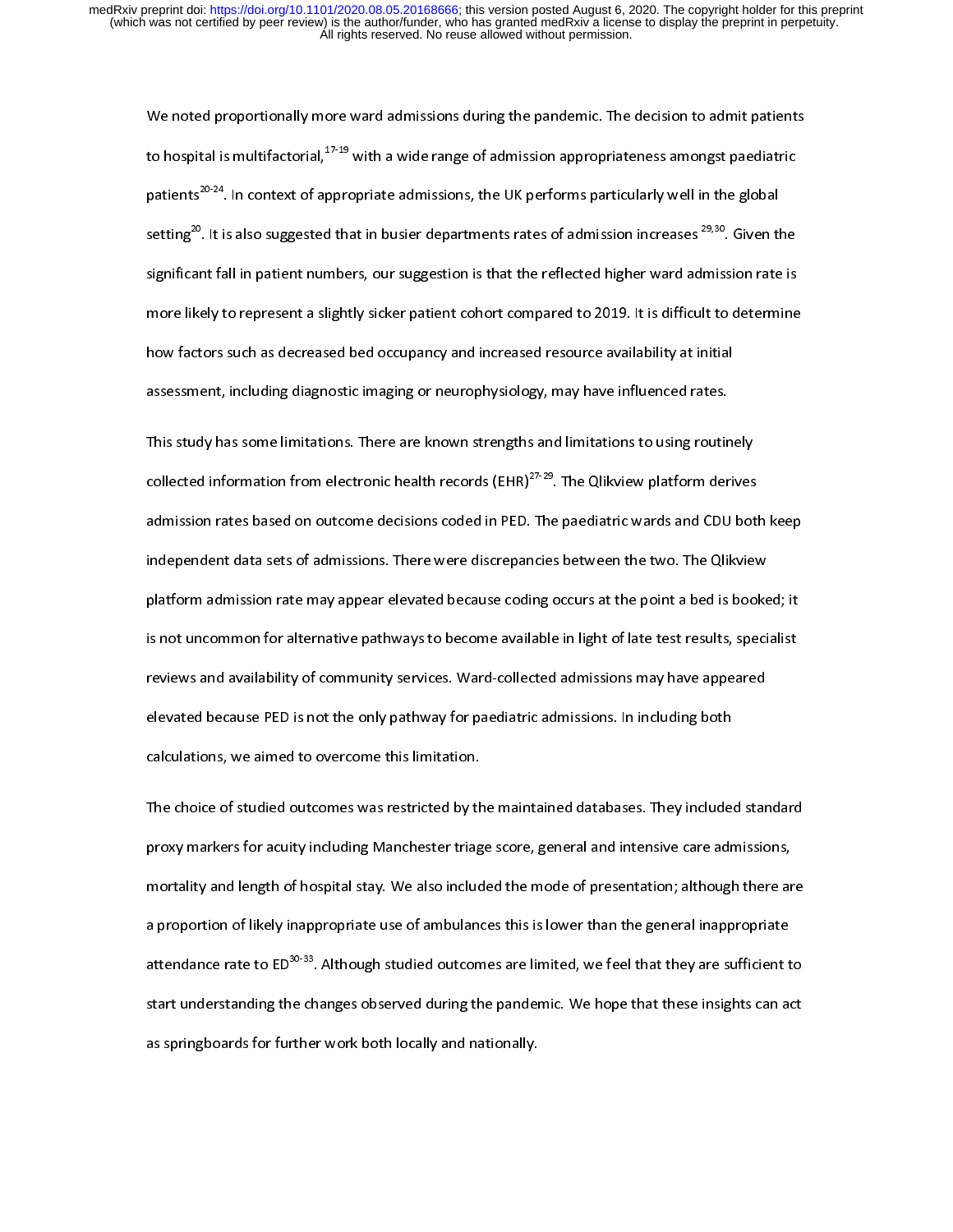Increasing the speed our overarching aim must be that these efforts can be co-ordinated nationally to help contribute to ure overarching aim must be that these efforts can be co-ordinated nationally to help contribute to p how their population's behaviour alternation in the speed in the key planner of the key planner population of<br>our overarching aim must be that these efforts can be co-ordinated nationally to help contribute to<br>public healt public health planning. This includes short-term planning ahead of the coming winter, but also<br>thinking longer term about how acute paediatric care is delivered, and whether more PED visits are<br>preventable. public health planning. This includes short-term planning ahead of the coming winter, but also<br>thinking longer term about how acute paediatric care is delivered, and whether more PED visits are<br>preventable.<br>Judging the app

preventable.<br>
Judging the appropriateness of presentations to both adult and paediatric ED remains contentious<sup>3</sup><br>
<sup>34-36</sup>. This was not the focus of this evaluation but should be highlighted given the magnitude of<br>
change prevents<br>Judging the a<br>s<sup>34-36</sup>. This was<br>changes in at Judging the appropriateness of presentations to both adult and paediatric ED remains contentious <sup>32,</sup><br><sup>34-36</sup>. This was not the focus of this evaluation but should be highlighted given the magnitude of<br>changes in attendan 3435. This was not the focus of this evaluation but should be highlighted given the magnitude of changes in attendance rates. Continued evaluation of service use and exploration of the lessons<br>the early pandemic may help t the early pandemic may help to reduce the burden on EDs.<br>Conclusion

## **Conclusion**

 $\begin{array}{l} \begin{array}{l} \text{\footnotesize{1}} \end{array} \end{array}$  This study demonstrated a significant decrease in paediatric<br>  $\frac{1}{1}$ The COVID-19 pandemic. Although presenting patients may have been sicker than pre-pandemic<br>levels, there is no evidence that this had negative effects on immediate patient outcomes. It is<br>unclear why this effect was seen. the COVID-19 pandemics chinal a<sub>nd</sub> presenting patients may have been similar man pre-pandemic.<br>Invelos, there is no evidence that this had negative effects on immediate patient outcomes. It is<br>unclear why this effect was unclear why this effect was seen. Further research around changes to disease, community servand injury profiles caused by isolation and activity restrictions is required. Additionally, work w<br>parents and children to unders and injury profiles caused by isolation and activity restrictions is required. Additionally, work with<br>parents and children to understand decisions around healthcare utilization during the pandemic is<br>vital. parents and children to understand decisions around healthcare utilization during the pandemic is<br>vital.<br>If a second wave of COVID-19 occurs it seems likely that policies developed for the initial pandemi<br>remain appropriat

parents and children to understand decisions around the panel children decisions around with a second wave of COVID-19 occurs it seems likely that policies developed for the initial pandemic remain appropriate; concern abo lf a se<br>remai<br>remai<br>the us If a second wave of Concernation wave of Covid-19 or<br>If a second wave of Covid-19 or Covid-19 or<br>If a set of Covid-19 or Covid-19 or Covid-19 or<br>International policies in<br>the usually busier winter months, especially if soc remaining concern is whether departments will be able to maintain appropriate isolation politic usually busier winter months, especially if social isolation and activity levels are not decreating the peak of the pandemic. the usually busier winter months, especially if social isolation and activity levels are not decreased as<br>during the peak of the pandemic. Engaging in early planning will be essential. during the peak of the pandemic. Engaging in early planning will be essential.<br>
Social isolation and activity levels are not decreased as not decreased as not decreased as not decreased as<br>  $\frac{d}{dt} \int_{-\infty}^{\infty} \frac{1}{2} \, dt$  during the peak of the pandemic. Engaging in early planning will be essential.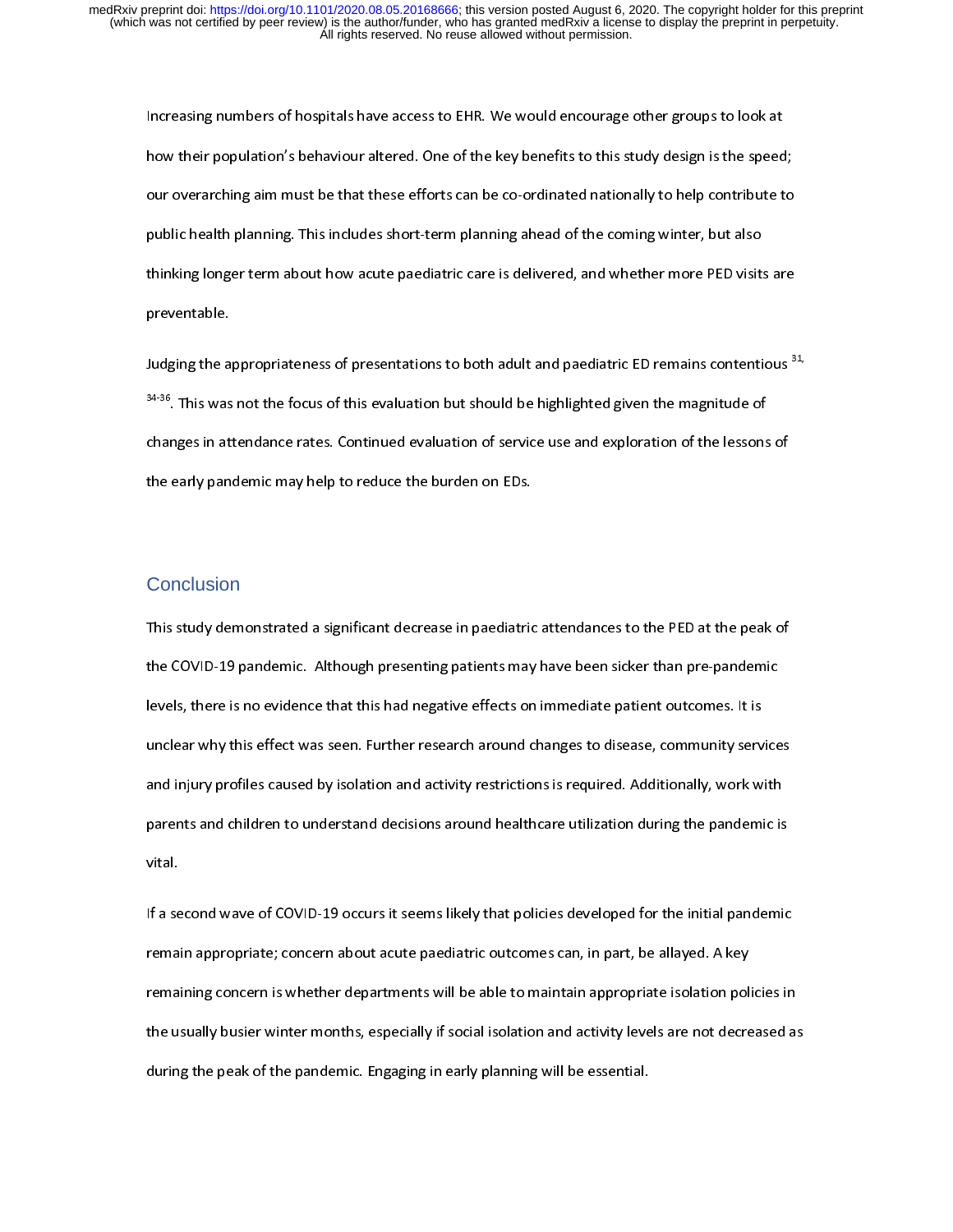- 
- 
- The SARS-CoV-2<br>to children<br>- Attendance rate<br>presentation typer-<br>Large scale servidemand for adu to children<br>- Attendance rates to emergency departments has decreased across locations and<br>presentation type<br>- Large scale service changes occurred across the NHS to help prepare for predicted<br>demand for adult critical car Attendance<br>
presentatio<br>
Large scale<br>
demand for<br>
is paper add Frame and type<br>presentation type<br>- Large scale service changes occurred across the NHS to help prepare for predicted<br>demand for adult critical care provision<br>at this paper adds:<br>- Attendance rates to this paediatric emerge Presentation<br>
Large scale service<br>
demand for adult<br>
is paper adds:<br>
Attendance rates t<br>
overall data across

- demand for adult critical care provision<br>
at this paper adds:<br>
Attendance rates to this paediatric emergency department was much lower than the NHS to help predicted across ages<br>
Children may appear slightly sicker at pres
- is paper adds:<br>
Attendance rates to this paediatric eme<br>
overall data across ages<br>
Children may appear slightly sicker at pr<br>
in mortality or PICU requirement in the

- Attendance rat<br>
overall data ac<br>
 Children may a<br>
in mortality or<br>
 Without this si<br>
necessary isola<br>
service deliver - Children may appear slightly sicker at presentation but there was no associated increarin mortality or PICU requirement in the ED<br>- Without this significant decrease in attendance rates PEDs face challenges to attain<br>nec **Children may appear slightnoce System**<br>
in mortality or PICU request<br>
Without this significant different processary isolation and service delivery - Children may appear signing situation at the ED<br>
in mortality or PICU requirement in the ED<br>
Without this significant decrease in attendance rates PEDs face challenges to attain<br>
necessary isolation and social distancing Without this significant decrease in attendance<br>
necessary isolation and social distancing reservice delivery<br> **EXECU REPICU REPICU REPICU REPICU REPICU REPICU REPICU REPICU REPICU REPICU REPICU REPICU REPICU REPICU REPICU** mecessary isolation and social distancing requirements without substantial changes in<br>service delivery<br>Adhanom Ghebreyesus T. WHO Director-General's opening remarks at the media brief<br>COVID-19. World Heal Organ. 2020;(Marc necessary is change to the social distancing requirements with a service delivery<br>hanom Ghebreyesus T. WHO Director-General's opening remarks at the media briefing<br>WID-19. *World Heal Organ*. 2020;(March):4.
- service delivery<br>hanom Ghebrey<br>VID-19. *World H*<br>:ps://www.who.

1. COVID-19. World Heal Organ. 2020; (March):4.<br>https://www.who.int/dg/speeches/detail/who-director-general-s-opening-remarks-at-the-<br>media-briefing-on-covid-19---11-march-2020.<br>Andersen KG, Bambaut A, Linkin WL Holmes EC, COVID-19. World Heal Organ. 2020;(March):4.<br>https://www.who.int/dg/speeches/detail/who<br>media-briefing-on-covid-19---11-march-2020.<br>Andersen KG, Rambaut A, Lipkin WI, Holmes EC<br>Nat Med. 2020:26(4):450.452. doi:10.1038/c41

Andersen KG, Rambaut A, Lipkin WI, Holmes E<br>N*at Med*. 2020;26(4):450-452. doi:10.1038/s4<br>Office for National Statistics. Deaths involving 24.<br>22. Andersen Kational Statistics. Deaths involving COVID-19, England and Wales. 2020;<br>2020;<br>2021.<br>2021. Attac: //www.ons.gov.uk/peoplepopulationand.community/birthodoathsandmarriages/doaths

Nat Med. 2020,20(4):450-452. doi:10.1050/341591-020-0020-9<br>Office for National Statistics. Deaths involving COVID-19, Englan<br>24.<br>Inttps://www.ons.gov.uk/peoplepopulationandcommunity/birth<br>Intlatins/deathsinvolvingsovid19en 3. Office for National Statistics. 24.<br>3. https://www.ons.gov.uk/peoplepopulationandcommunity/birthsdeathsandmarriages/death<br>3. Obulletins/deathsinvolving covid19england and wales/deathsoccurring inapril2020.<br>3. NHS Digita http<br>/bu<br><sup>2</sup>

https://www.ons.com/inductional/deathsing/deathsinvolving.covid19englandandwales/deathsoccurringinapril2020.<br>NHS Digital, NHS England. Hospital Accident and Emergency Activity 2017-2018. Gov Stat<br>Serv. 2018;(September). ht y<br>1991 - MHS Digital, NHS England. Hospital Accident and Emergency Activity 2017-2018.<br>1991 - Serv. 2018;(September). https://digital.nhs.uk/data-and-<br>1991 - information/publications/statistical/hospital-accident--emergenc 4. NHS Digital, NHS England. Hospital Accident and Emergency Activity 2017-2018. Gov State<br>Serv. 2018; (September). https://digital.nhs.uk/data-and-<br>information/publications/statistical/hospital-accident--emergency-activit

information/publications/statistical/hospital-accident--emergency-activity/2017-18.

Serv. 2018;(September). https://digital.nhs.uk/data-and-<br>information/publications/statistical/hospital-accident--e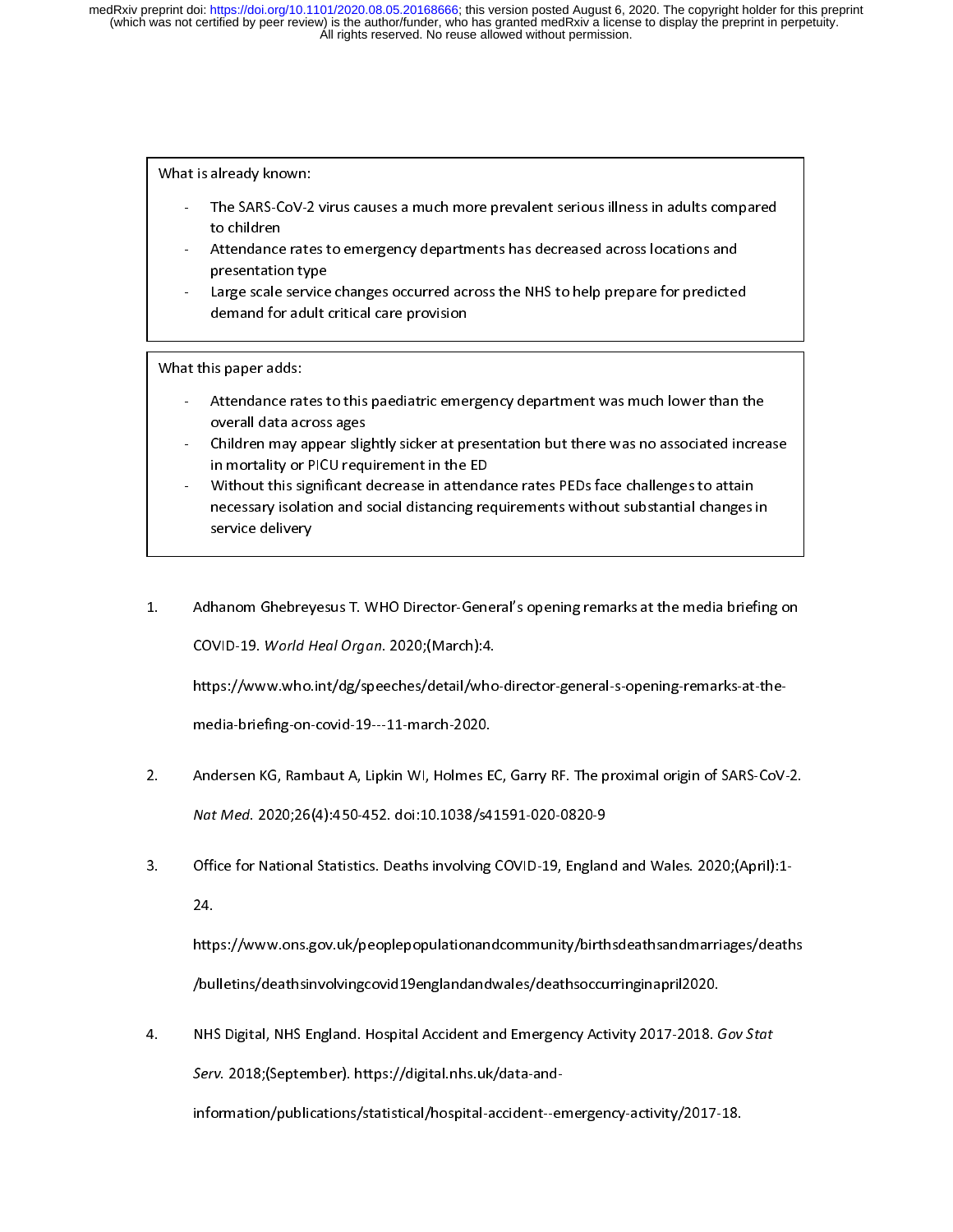- 
- 5. Keeble E, Kossarova L. Focus on: Emergency Hospital care for Children and Young People.;<br>2017. www.qualitywatch.org.uk/cyp.<br>6. Health and Social Care Information Centre. Hospital accident and emergency activity: supp<br>in 2022. Www.quality.com.org.uk/cyp.in<br>Health and Social Care Information Ce<br>information, 2016-17. 2017;(January)<br>and-Emergency-Activity-2016-17-Sup<br>17-supp. information, 2016-17. 2017;(January). https://digital.nhs.uk/media/33256/Hospital-Accident-<br>and-Emergency-Activity-2016-17-Supporting-Information/default/acci-emer-atte-eng-2016-<br>17-supp.<br>NHS England, A&E Attendances and E
- Improvement. https://www.england.nhs.uk/statistics/statistical-work-areas/ae-waitingand-Emergency-Activity-2012-12-Supporting-Information, 2013-11, 2014-111-1112-113-2016<br>17-supp.<br>IMHS England. A&E Attendances and Emergency Admissions 2020-21. NHS England and NHS<br>Improvement. https://www.england.nhs.uk/st 17-supp.<br>NHS Engl.<br>Improver<br>times-and 7. Improvement. https://www.england.nhs.uk/statistics/statistical-work-areas/ae-waiting-<br>times-and-activity/ae-attendances-and-emergency-admissions-2020-21/. Published 2020.<br>8. Isba R, Edge R, Jenner R, Broughton E, Franci
- pandemic of 2020. Arch Dis Child. May 2020:archdischild-2020-319385. times-also a R, Edge R, Jenner R, Broughton E, Francis N, Butler J. Where have all the children gone<br>Decreases in paediatric emergency-department attendances at the start of the COVID-19<br>pandemic of 2020. Arch Dis Child. M Becreases in paediatric emergency department attendances at the start of the COVID-19<br>pandemic of 2020. Arch Dis Child. May 2020:archdischild-2020-319385.<br>doi:10.1136/archdischild-2020-319385 Decreases in parameter analogous) department attendances at the start of the COVID-12<br>pandemic of 2020. Arch Dis Child. May 2020:archdischild-2020-319385.<br>doi:10.1136/archdischild-2020-319385<br>Morelli N, Rota E, Terracciano
- pandemic of 2020. Arch Dis Cima. May 2020.archdischild 2020 319385.<br>doi:10.1136/archdischild-2020-319385.<br>Morelli N, Rota E, Terracciano C, et al. The Baffling Case of Ischemic Strc<br>from the Casualty Department in the COVI Morelli N, Rota E, Terracciano C, et al. T<br>from the Casualty Department in the CC<br>doi:10.1159/000507666 9. Morelling y centering y can the cannon content of the Banghai Case of Islamic Stroke Displace.<br>
9. Scars and Casualty Department in the COVID-19 Era. *Eur Neurol*. April 2020:1-3.<br>
9. Scars and Case of Islamic Stroke Di
- from the Casualty Department in the COVID-19 Era. Eur Neurol. April 2020.1-3.<br>doi:10.1159/000507666<br>Scaramuzza A, Tagliaferri F, Bonetti L, et al. Changing admission patterns in pae<br>emergency departments during the COVID-1 doi:<br>Scaramuzza A, Tagliaferri<br>emergency departments<br>2020:archdischild-2020-3 11. Scanners A, Taglia 1999, 2008. Scanners A, Taglian A, Taglian P, Bonners A, Taglian P, Bonners A, Taglian<br>
2020: archdischild-2020-319397. doi:10.1136/archdischild-2020-319397<br>
11. Laura E. Wong; MD; PhD; Jessica E. Ha
- emergency departments during the COVID-15 pandemic. Arch Dis Child. May<br>2020: archdischild-2020-319397. doi:10.1136/archdischild-2020-319397<br>Laura E. Wong; MD; PhD; Jessica E. Hawkins; MSEd; Simone Langness; Karen I<br>Patric 2020:<br>Laura E. Wong; MD; PhD; Jessica E. Hawkins; MSEd; Simone Langness; Ka<br>Patricia Iris; MD & Amanda Sammann; MPH. Where Are All the Patients?<br>Fear to Encourage Sick Patients to Seek Emergency Care. *NEJM Catal*. 20<br>doi: Patricia Iris; MD & Amanda Sammann; MPH. Where Are All the Patients? Addressing Contract Iris; MD & Amanda Sammann; MPH. Where Are All the Patients? Addressing Contract Iris; MD & Amanda Sammann; MPH. Where Are All the Pat Fear to Encourage Sick Patients to Seek Emergency Care. *NEJM Catal*. 2020;(Figure 1):1-12.<br>doi:https://catalyst.nejm.org/doi/abs/10.1056/CAT.20.0193<br>Lazzerini M, Barbi E, Apicella A, Marchetti F, Cardinale F, Trobia G. De Fear to Encourage Sick Fatients to Seek Emergency Care. MEJM Catal. 2020, Figure 1):1-12.<br>doi:https://catalyst.nejm.org/doi/abs/10.1056/CAT.20.0193<br>Lazzerini M, Barbi E, Apicella A, Marchetti F, Cardinale F, Trobia G. Dela
- Lazzerini M, Barbi E, Apicella A, Marchetti F, Cardinale F, Trol<br>Lazzerini M, Barbi E, Apicella A, Marchetti F, Cardinale F, Trol 12. Lazzerini M, Barbi E, Apicella A, Marchetti F, Cardinale F, Trobia G. Delayed access or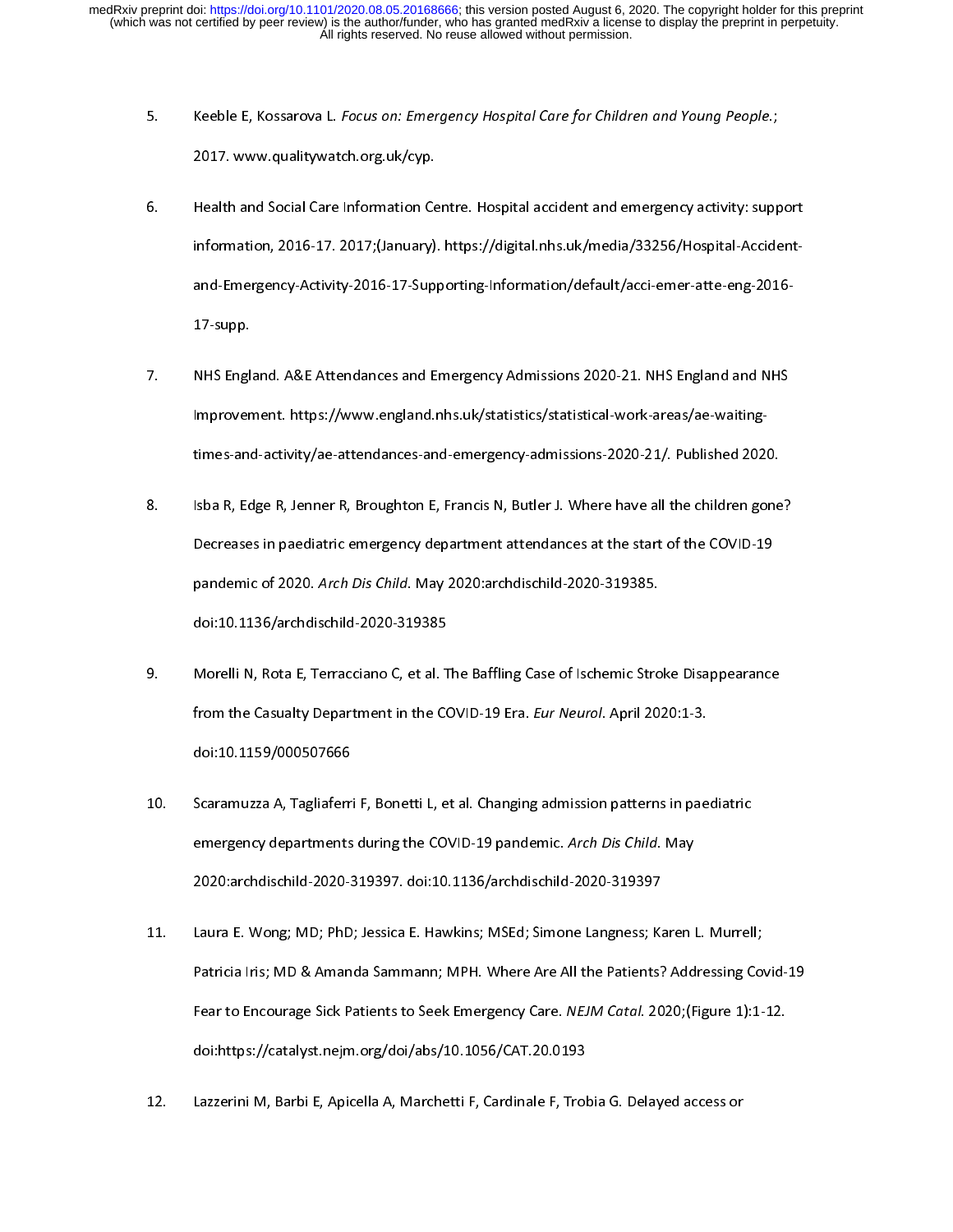- provision of care in Italy resulting from fear of COVID-19. Lancet Child Adolesc Heal.<br>2020;4(5):e10-e11. doi:10.1016/S2352-4642(20)30108-5<br>Mackway-Jones K, Marsden J, Windle J. *Emergency Triage: Manchester Triage Group*<br> 2020;4(1,02020):2020;4(1,02020);2020<br>Mackway-Jones K, Marsden J, Windle J. *Emergency Triage*<br>3rd ed. Wiley Blackwell; 2020.<br>Microsoft Corporation. Microsoft Excel. 2019. https://offi 13. Mackway-Jones K, Marsden J, Windle J. Emergency Triage: Manchester Triage Group. Vol 52.<br>3rd ed. Wiley Blackwell; 2020.<br>14. Microsoft Corporation. Microsoft Excel. 2019. https://office.microsoft.com/excel.<br>15. R Core T
- 
- 3. Microsoft Corporation. Microsoft<br>R Core Team (2020). R: A langu<br>https://www.r-project.org/. 14. Microsoft Corporation. Microsoft Corporation. 2021<br>15. R. Core Team (2020). R: A language and environment for statistical computing. 202<br>16. Roland D, Harwood R, Bishop N, Hargreaves D, Patel S, Sinha I. Children's eme
- https://www.r-project.org/.<br>16. Roland D, Harwood R, Bishop N, Hargreaves D, Patel S, Sinha I. Children's emergency<br>presentations during the COVID-19 pandemic. *Lancet Child Adolesc Heal*. 2020;4(8):e<br>doi:10.1016/S2352.464 https://www.r-project.org/.<br>Roland D, Harwood R, Bishop<br>presentations during the CO'<br>doi:10.1016/S2352-4642(20) 16. Roland D, Harmonic Patel P, Patel D, Patel D, Patel D, Patel D, Patel D, Patel S, Sinha II.<br>16. Bishop N, Haraway, Patel S, Sinha I. Children<br>16. Bishop N, Health RC of P and C. Impact of COVID-19 on child health servi
- presentations during the COVID-19 pandemic. Lancet Child Adolesc Heal. 2020;4(8):e32-e33.<br>doi:10.1016/S2352-4642(20)30206-6<br>Health RC of P and C. Impact of COVID-19 on child health services tool | RCPCH. 2020:19.<br>https://w doi:101212-101212-111012-1111<br>Health RC of P and C. Impact of COVID<br>https://www.rcpch.ac.uk/resources/ii<br>tool?utm\_source=Royal College Of Pa<br>Health&utm\_medium=email&utm\_ca https://www.rcpch.ac.uk/resources/impact-covid-19-child-health-services-<br>tool?utm\_source=Royal College Of Paediatrics and Child<br>Health&utm\_medium=email&utm\_campaign=11500430\_COVID-19 - Russell Viner update<br>members - 24 Apr tool.<br>2014 Health&utm\_medium=email&utm\_campaign=11500430<br>100430\_members - 24 April 2020&dm\_i=12S1,6UHSE,FKMYD1,<br>Cheek JA, Craig SS, West A, Lewena S, Hiscock H. Emerge
- Cheek JA, Craig SS, West A, Lewena S, Hiscock H. Emergency Department utilisation by members - 24 April 2020&dm\_i=12S1,6UHSE,FKMYD1,<br>Cheek JA, Craig SS, West A, Lewena S, Hiscock H. Emergency Department utilisation by<br>vulnerable paediatric populations during COVID-19 pandemic. *Emerg Med Australas*.<br>2020:n members - 24 April 2020;<br>Cheek JA, Craig SS, West A, Lewena S, Hiscock H. Emerge<br>Vulnerable paediatric populations during COVID-19 pano<br>2020;n/a(n/a). doi:10.1111/1742-6723.13598 18. Cheekina, Cheek JA, Lewena J, Macroman Emergency Department utilisation by<br>
18. Vulnerable paediatric populations during COVID-19 pandemic. *Emerg Med Australas*.<br>
2020;n/a(n/a). doi:10.1111/1742-6723.13598 vulnerable paediatric populations during COVID-19 pandemic. *Emerg Med Australias.*<br>2020;n/a(n/a). doi:10.1111/1742-6723.13598 2020;n/a(n/a). doi:10.1111/1742-6723.13598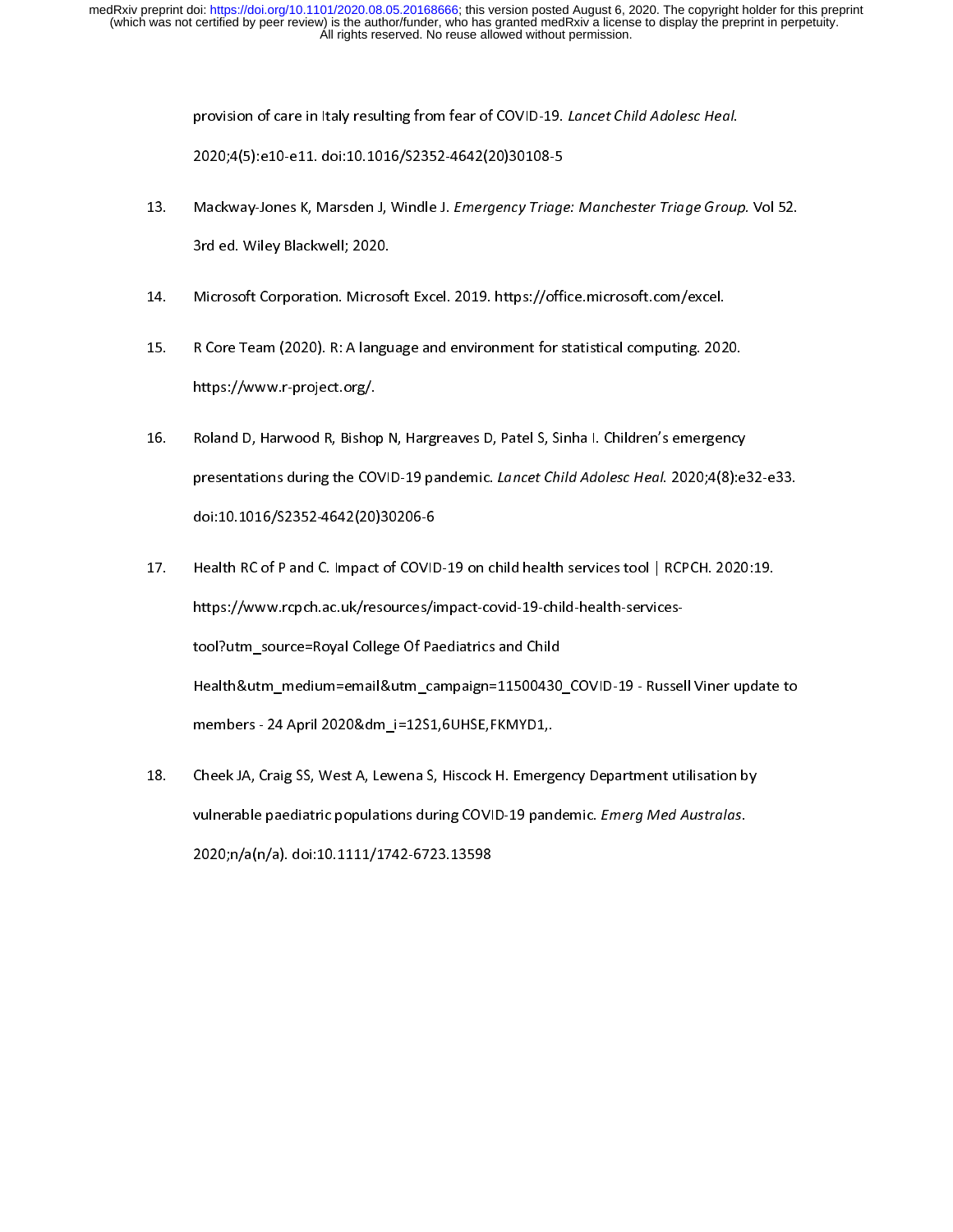| Table 1. Demographics and admission characteristics |                      |                      |                           |          |  |
|-----------------------------------------------------|----------------------|----------------------|---------------------------|----------|--|
|                                                     | 2020                 | 2019                 | % Difference (95%<br>CI)  | p-value* |  |
| <b>Total Attendance (n)</b>                         | 452                  | 4238                 |                           |          |  |
| Gender - male (n, %)                                | 251 (55.5%)          | 2342 (55.3%)         | $4.69(-0.01 - 9.36)$      | 0.95     |  |
| Age (yrs)**                                         | $2, (1-6)$           | $4, (1 - 9)$         | 2 years                   | < 0.001  |  |
| Unique Attendances (n, %)                           | 371 (82.1%)          | 3092 (73.0%)         | $10.23(6.28 - 13.7)$      | < 0.001  |  |
| Number of returns (n, %)                            | 81 (18.6%)           | 1146 (27.0%)         | $10.23(6.28 - 13.7)$      | < 0.001  |  |
| Number of patients returning***                     | 38                   | 512                  | $1.00 (-0.02 - 0.01)$     | 0.21     |  |
| Admissions - Qlikview(n,%)                          | 102 (22.6%)          | 713 (16.8%)          | $5.75(1.94 - 9.96)$       | 0.003    |  |
| Admissions - Ward data (n,%)                        | 127 (28.0%)          | 631 (14.9%)          | 13.20% (9.11 - 17.7)      | < 0.001  |  |
| Direct to PICU admissions (n, %)                    | 1(0.22%)             | 4 (0.09%)            | $0.13 (-0.11 - 1.15)$     | 0.98     |  |
| Deaths (n, %)                                       | $0(0.00\%)$          | 1 (0.0002%)          | $0.02$ ( $-0.13 - 0.82$ ) | 0.98     |  |
| Length of Stay, hrs***                              | $32.47(15.7 - 86.6)$ | $24.37(16.4 - 67.3)$ | 8 hours                   | 0.29     |  |

\*P values calculated using Z-test for proportions

\*\*Where one patient returned on more than one occasion this patient is represented as a single return where one patient returned on more than one occasion this patient is represented as a single return.

\*\*\*Median and IQR values provided due to the skewed nature of data, difference between median value provided alongside p-value calculated from Mann Whitney U test.

Tables and Figures

|                        | 2020 N $(\sqrt[6]{6})$ | 2019 N (%)   | % Difference (95% CI)      | p-value* |
|------------------------|------------------------|--------------|----------------------------|----------|
| <b>Unwell Child</b>    | 81(17.9%)              | 687 (16.2%)  | $1.71(-1.75 - 5.66)$       | 0.37     |
| <b>Unwell Baby</b>     | 47 (10.4%)             | 174 (4.11%)  | $6.29(3.72 - 9.50)$        | < 0.001  |
| Shortness of Breath in | 39 (8.63%)             | 479 (11.3%)  | $-2.67(-5.15 - 0.41)$      | 0.1      |
| Children               |                        |              |                            |          |
| <b>Unwell New-born</b> | 37 (8.19%)             | 136 (3.21%)  | $4.98(2.71 - 7.91)$        | < 0.001  |
| $D+V$                  | 31 (6.86%)             | 291 (6.87%)  | $-0.01$ ( $-2.16 - 2.79$ ) | 1        |
| <b>Head Injury</b>     | 27 (5.97%)             | 240 (5.66%)  | $0.31 (-1.68 - 2.96)$      | 0.87     |
| Abdominal pain         | 20 (4.42%)             | 227 (5.36%)  | $-0.93$ ( $-2.65 - 1.46$ ) | 0.46     |
| Rashes                 | 18 (3.98%)             | 225 (5.31%)  | $1.33 (-2.98 - 0.98)$      | 0.27     |
| Limb Problems          | 17 (3.76%)             | 477 (11.3%)  | $-7.50(-9.24 - 5.16)$      | < 0.001  |
| <b>Worried Parent</b>  | 16 (3.54%)             | 128 (3.02%)  | $0.52$ ( $-0.95 - 2.70$ )  | 0.64     |
| All Other              | 119 (26.3%)            | 1174 (27.7%) | $-1.37(-5.47 - 3.07)$      | 0.57     |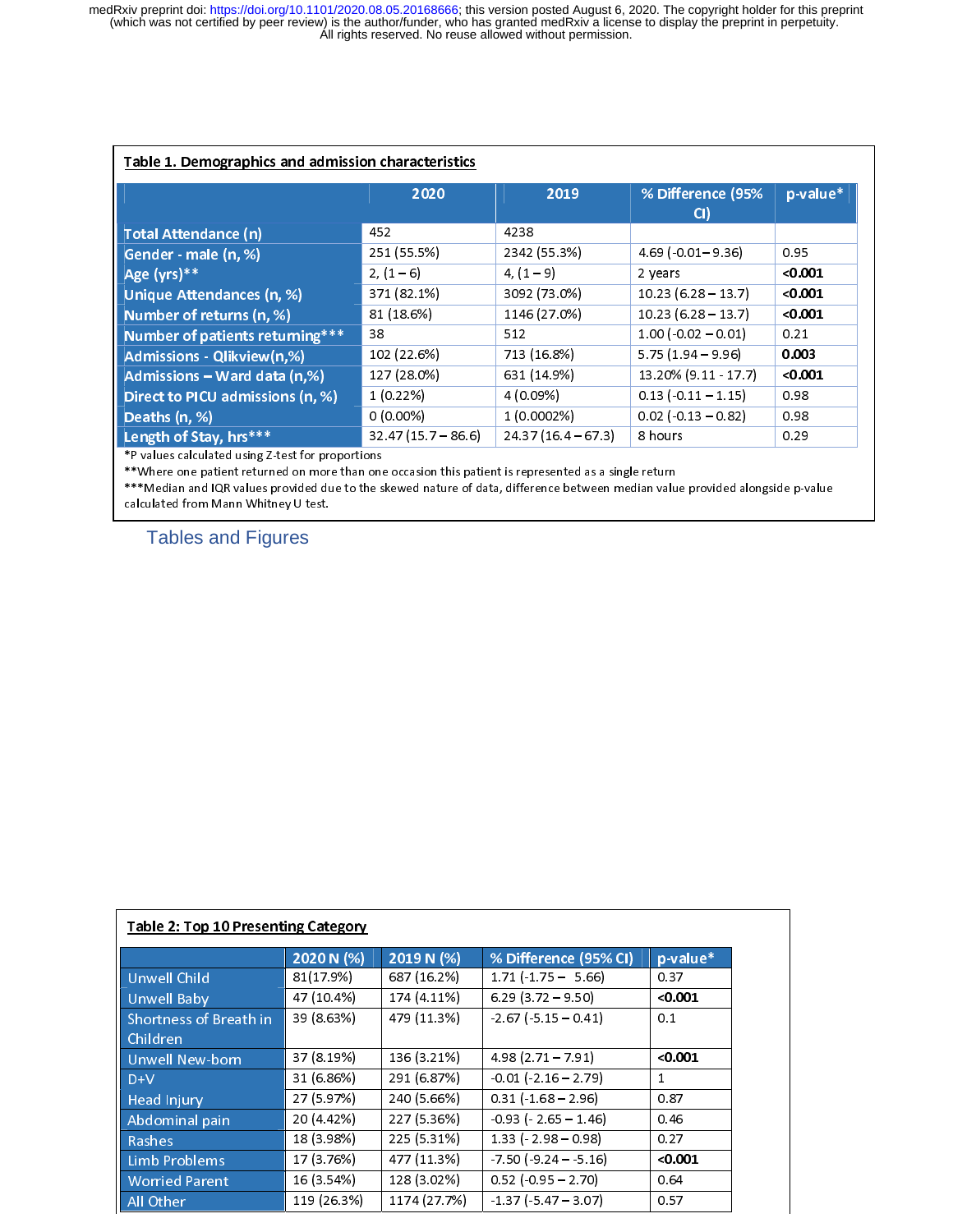

#### Figure 1: Top 10 Presenting Complaints by Study period

|                           | 2020 N (%)  | 2019 N $(%)$ | % Difference (95% CI)      | P-Value* |
|---------------------------|-------------|--------------|----------------------------|----------|
| <b>Missing</b>            | $0(0.00\%)$ | 42 (0.99%)   | $-0.99(-1.34 - 0.15)$      | 0.062    |
| $1 - Red$                 | $5(1.11\%)$ | 41 (0.97%)   | $0.14$ ( $0.59 - 1.61$ )   | 0.97     |
| 2 - Orange                | 89 (19.7%)  | 575 (13.6%)  | $6.12$ (2.55 - 10.22)      | < 0.001  |
| $\vert$ 3 - Yellow        | 136 (30.1%) | 1301 (30.7%) | $-0.61$ ( $-4.90 - 3.98$ ) | 0.83     |
| 4 - Green                 | 214 (47.4%) | 2251 (53.1%) | $-5.76(-10.6 - 0.92)$      | 0.022    |
| $5 - Blue$                | 8 (1.77%)   | 28 (0.66%)   | $1.11(0.19 - 2.80)$        | 0.022    |
| Top two Triage Categories | 94 (20.8%)  | 616 (14.5%)  | $6.26(2.60 - 10.4)$        | < 0.001  |
| <b>Bottom two Triage</b>  | 222 (49.1%) | 2279 (53.8%) | $-4.66(-9.48 - 0.18)$      | 0.066    |
| Categories                |             |              |                            |          |